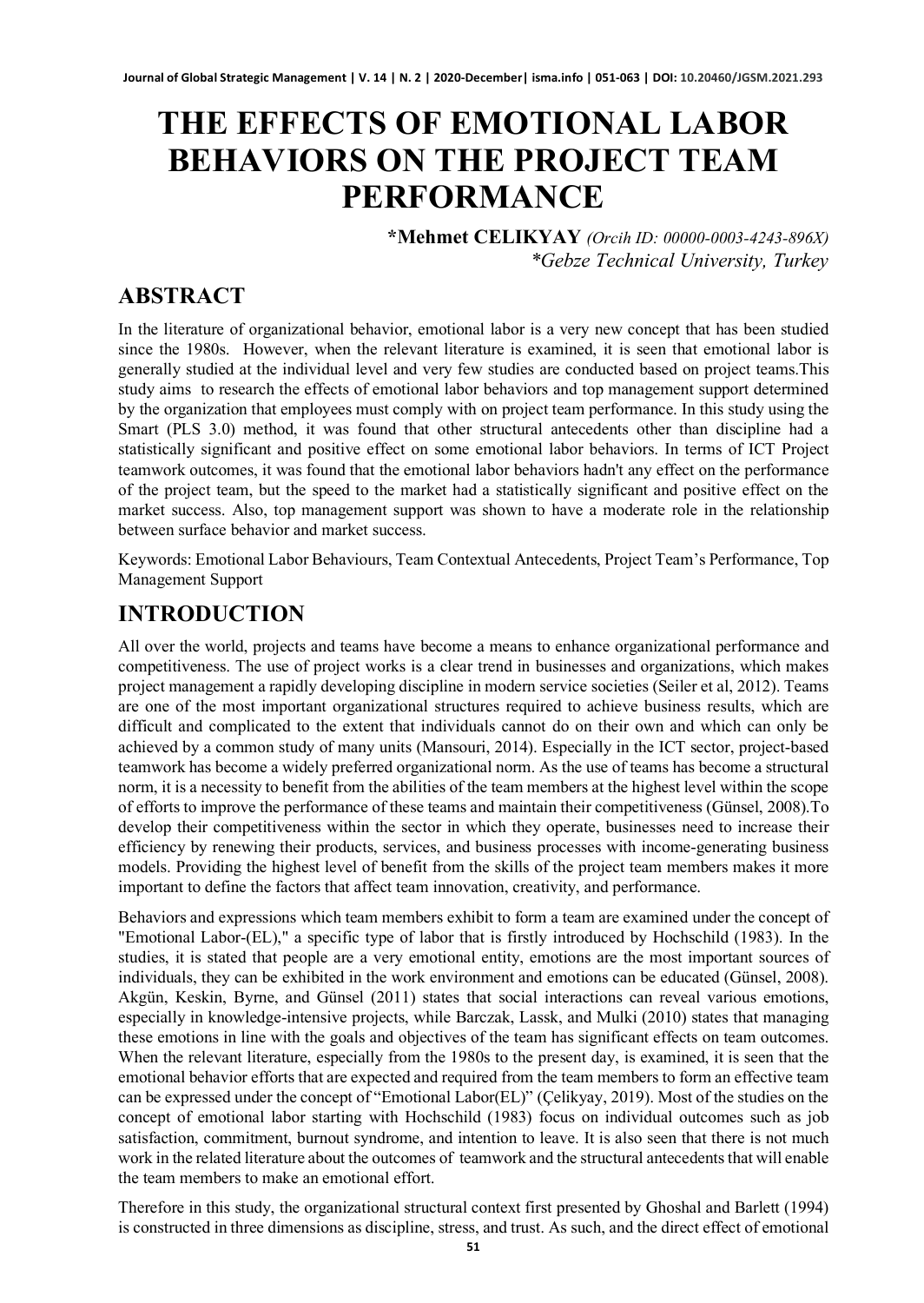labor behaviors on team performance is investigated. The fundamental question of this study is whether some emotional labor behaviors determined by the organization that the team members must comply with the project team works in the information and communication technology (ICT) sector have harm on team performance Moving from this, the concept of emotional labor behaviors, which will facilitate the creation and management of effective ICT project teams, have been attempted to present for the first time in literature.

In this study, the organizational context was considered as the antecedent of emotional labor behaviors in project teams,and the role of emotional labor behaviors on the Information and Communication Technology(ICT) project teams performance was researched. Also, in parallel with the studies conducted in Ernst (2002); Akgün, Byrne, Lynn, and Keskin (2007); Grandey (2000) and Cholet, Bryon, Cha, Mother, and Gradual (2012), the effect of top management support on the relationship between emotional labor behaviors and market speed/success was explored. In this respect, this study, it was tried to contribute to the project team works.Besides, research can provide three specific contributions to research on innovation and organization. First, it was untangled those team contextual antecedents and shed some light on their role in emotional labor behaviors. Second, it was delved deeper into emotional labor behaviors, examine it as a three-dimensional second-order concept, and investigated its role as a linking pin between team contextual antecedents and team performance.Third, it was revealed its moderating role of the top management support, in the linkages between emotional labor behaviors and team performance.

\*This research derived from "The Effects of Emotional Labor Behavıors on the Project Team Performance" and presented full text at the "(ICLTIBM 2019) 9th International Conference on Leadership, Technology, Innovation, and Business Management: Leadership, Innovation, Media and Communication", 12-13 December 2019, İstanbul, Turkey.

# **LITERATURE REVIEW**

It is stated that people are a very emotional entity and sometimes individuals' behavior is affected by their emotions, while sometimes individuals can control their emotions (McPhail, 2004).

Besides, thanks to the knowledge of the existing emotions within the organization, it is stated that organizations can exhibit more effective and productive behaviors, since they will deal with fewer problems (Grama and Botone, 2009). As a result, project teams, which are a sub-dimension of organizations are seen as a display area of their feelings towards each other, customers,and internal and external stakeholders. Behaviors and expressions which team members exhibit to form a team are examined under the concept of "Emotional Labor-(EL)," a specific type of labor that is firstly introduced by Hochschild (1983). When organizational behavioral literature is examined, emotional labor behavior is generally associated with emotional exhaustion (Morris and Feldman 1996; Grandey 1999), job satisfaction (Liu, Liu, and Zeng 2011; Duke, Goodman, Treadway, and Breland 2009; Grandey,1999-2000), internalization, organizational commitment, and work tension Liu et al.(2011), business performance Duke et al. (2009), intent to leave work, emotional alienation Grandey (1999;2000), and individual creativity Geng, Liu ,Liu, and Feng (2013). However, existing researches on emotional labor focus more on attitudes and behaviors of employees in the service field Geng et al.(2013) and there are fewer studies which investigating the impact of emotional labor on team-level outputs such as team innovation Liu et al.(2011), team performance Günsel (2014), and team creativity Tierney,Farmer, and Graen (1999).

The fundamental question is that,does the emotional labor behaviors that team members have to comply and that are conditioned by the organization, in project team works in the ICT sector have harm on team performance?. Therefore the effect of emotional labor behaviors which are thought to facilitate the creation and management of effective ICT project teams and shaped by the team structural antecedents, on the team performance, has been tried to be examined. As a result, the following research question is formulated:

RQ: What is the role of team contextual antecedents and emotional labor behaviors in team performance?

The main purpose of this study is to find out how the relationship between team structural antecedents, emotional labor behaviors, and team performance in ICT project teams differs according to the moderator effect of top management support. This research, it is aimed to make three contributions to the literature. First, to discover in the relation between team contextual antecedents and emotional labor behaviors. Second, to find the effects of EL behaviors on team performance, Thirdly, to research the moderating role of top management support in the relation between emotional labor behaviors and team performance.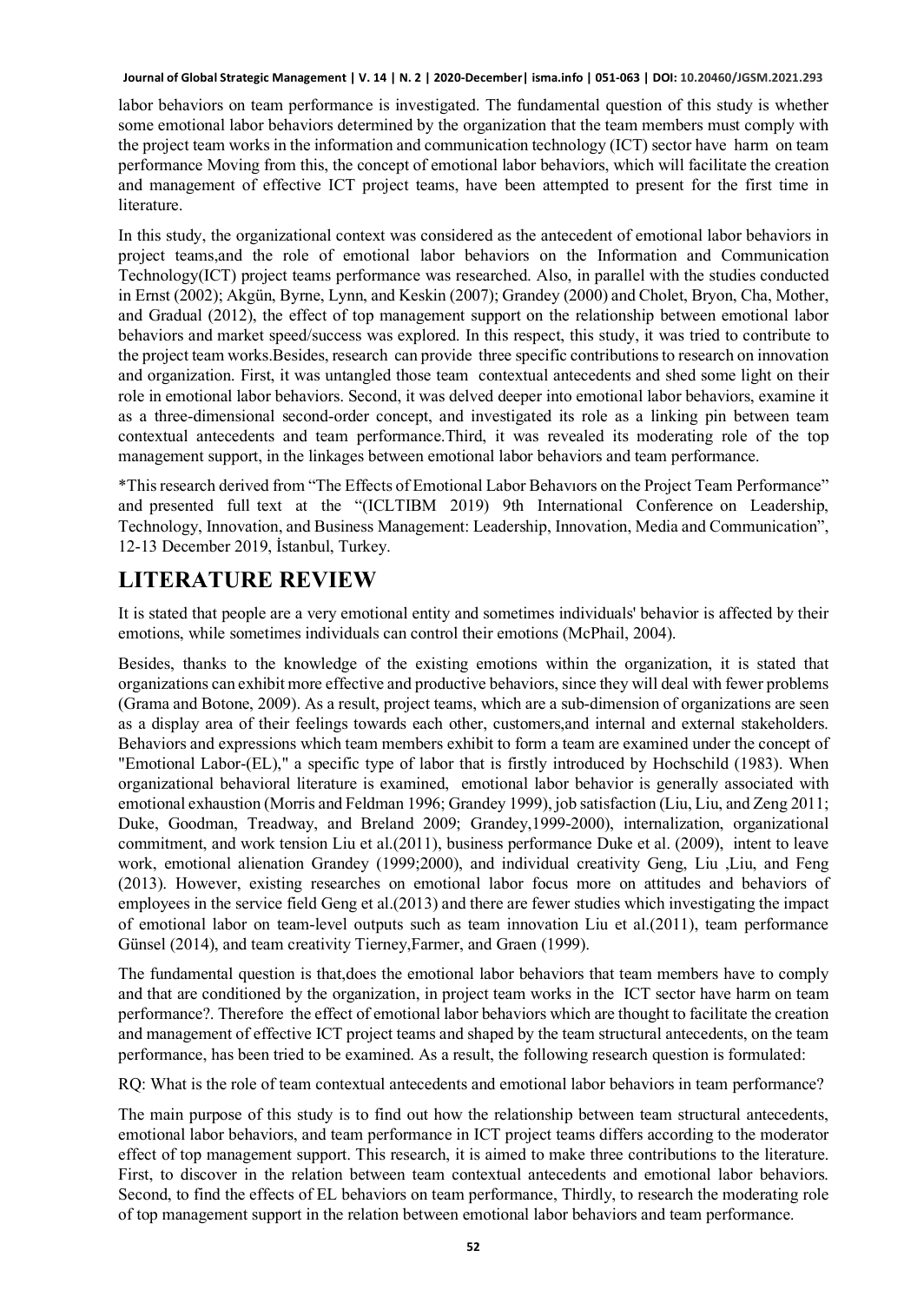#### Emotional Labor Behaviors

Directing the emotional representation of the employees by the organization management, sometimes can be in written rules or sometimes can be in the form of informal expectations. Employees in business environments often have to consciously or unconsciously manage the presentations of their emotions to behave from them as to expected (Mann, 2006). Emotional Labor (Emotional Labor), which is also referred to as emotional workmanship, is defined as "the display of emotions in the form of facial or physical presentations such as signs and making role, to get a benefit" by Hochschild (1983), who first used this in management literature. Other than Hochschild (1983) definitions as an act of displaying appropriate emotions by Ashforth and Humprey (1993), necessary efforts, planning, and control to express the feelings expected by the organization in interpersonal activities by Morris and Feldman (1996), strengthening, modifying, or suppressing certain emotions to regulate emotional expression by Grandey (2000), and adherence to the emotional representation norms of the organization and their appreciation in the process of emotion and regulation by Liu, Prati, Perrewe, and Ferris (2008) have been introduced. In this study, deep behavior, surface behavior, and automatic emotional regulation dimensions which were used in these four main approaches were used (Çelikyay, 2019).

Deep Behavior is defined as an internal effort that an employee exerts to truly feel the feelings that expect from him by the firm (Hochschild, 1983; Ashforth and Humphrey, 1993). At the same time, It includes the harmony of feelings that one feels and exhibits (Grandey, 1998).

Surface Behavior emerges when there is a significant difference between the emotions that the employee feels and is expected to show from him (Hochschild, 1983; Ashforth and Humphrey, 1993). This dimension of emotional labor is also expressed as an employee's modify verbal, facial and bodies expressions as if he/she was playing a role without changing the feelings that he/she feels.

Automatic Emotional Regulation appears when an employee automatically displays the emotions that the company expects.This dimension is observed when there are very small differences between the real feelings of the employee and the emotional impressions expected from him (Yalçın, 2012). For example, it is said that a nurse may internally sympathize with an injured child patient and may not need to take any role (Zapf, 2002).

### **HYPOTHESES DEVELOPMENT**

Effective Team Contextual Antecedents and Emotional Labor Behaviors

Organizational structure is seen as one of the most important elements in the studies on team effectiveness. The organizational structure is defined as the structures or external systems that facilitate or prevents the works that the team has to do in line with its goals. It is stated that organizations need discipline and stress to direct their members in line with organizational goals and targets, and they need support and trust to create a synergistic work environment with cooperation (Ghoshal and Bartlett, 1994; Gibson and Birkinshaw, 2002). In this study, the structural context of teams which is a subset of organizational structure is considered a three-dimensional concept as a discipline, stress, and trust. Top management support which is another dimension, is considered as a moderator in the relationship between emotional labor dimensions and team performance (Peng, 2015; Roxana, 2013; Özbingöl, 2013).

Trust: Trust was described as the opinion that people will act as anticipated and will not be harmful to other people (Barczak et al., 2010). Team trust can also be defined as a collective belief that the project manager or team members are in good faith, that no team member will suffer from the actions of others, and that every member can successfully perform the assigned tasks without any control and monitoring. Trust makes it possible to manage conflicts within the team in an appropriate way and to minimize the negative impacts, thus makes significant contributions to team performance (Akgün et al., 2007b). In such a climate, trust is expected to make it easier for team members to implement the rules of emotional representation expected of them. Therefore,

H1: Trust affects emotional labor behaviors positively and statistically significant.

Team Stress; Team stress can be described as stress that affects members within the framework of terms and conditions (workload, team size,or time pressure) that are generally felt and perceived by team members. It is stated that the sense of urgency of team crisis is related to fear experienced in team anxiety (Akgün et al., 2007b). Although the presence of stress in the work environment positively affects the work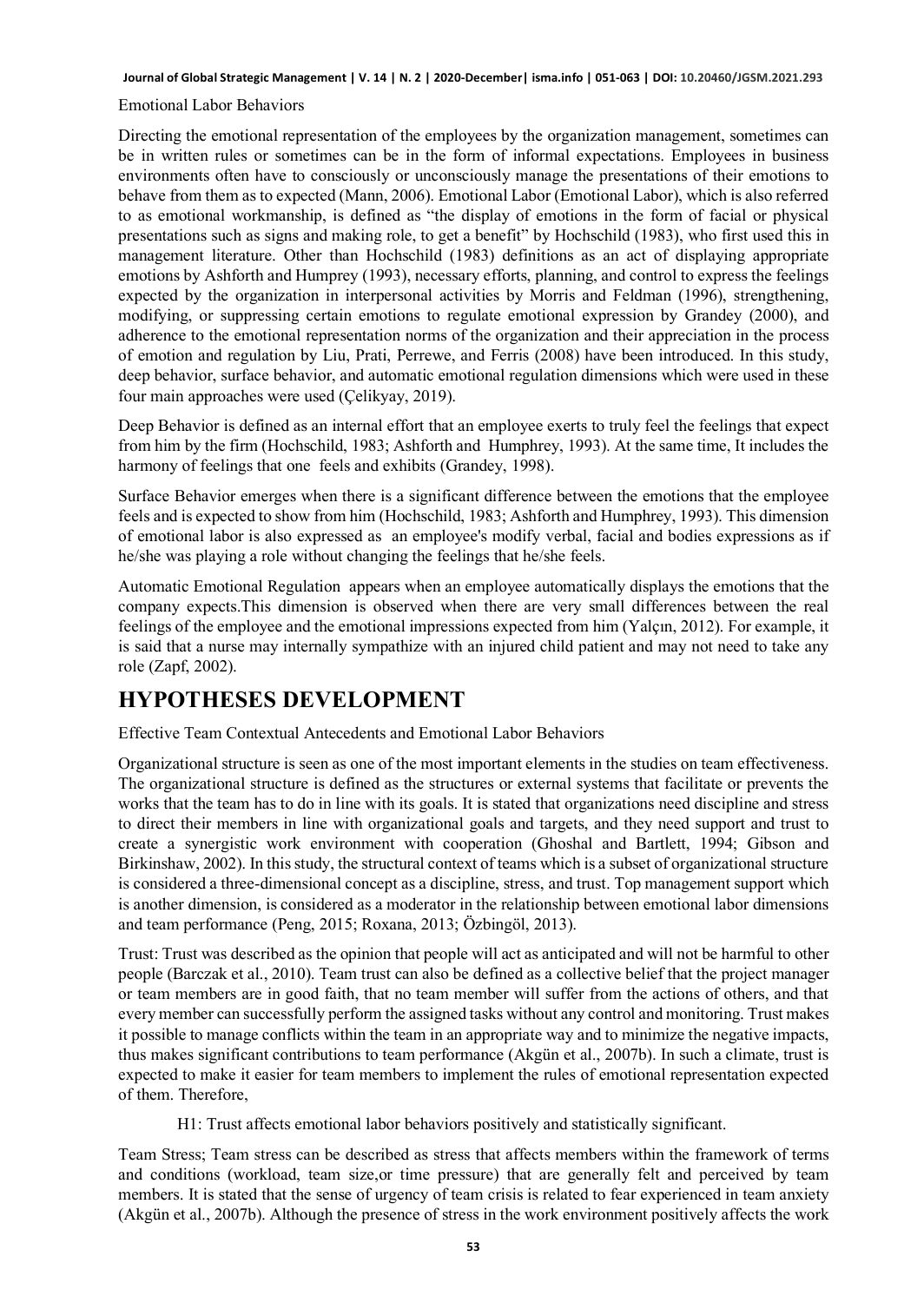outcomes up to a certain threshold, it brings negative outcomes such as burnout, taking a dislike to work, intention to leave, and lack of harmony in employees if a certain level of stress is exceeded or can't be managed well (Günsel, 2014). In the process of teamwork, it is stated that to reduce or eliminate the negative effects of stress, team members should make the effort to control their emotions, and participate to emotional labor works without any expectations or pressure arising from their organization and managers(Jarvi, 2015). Thereby;

H2: Team Crises affect emotional labor behaviors positively and statistically significant.

H3: Team Anxiety affects emotional labor behaviors positively and statistically significant.

Discipline; Discipline is expressed as a key element that makes teams a real team as a feature that encourages the voluntary efforts of the members of the organization to meet the standards expected from them (Ghoshal and Bartlett, 1994; Katzenbach and Douglas, 2005). In team discipline studies, it is stated that collective control can cause powerful standards of behavior that result in members' joint values.In case of violation of these common values or norms, it is stated that other members may feel this as a threat to team identity and react more than expected from managers (Fitch and Ravlin, 2004). In general, within the framework of the disciplinary rules determined within the team, it is possible for individuals to have to resort to emotional labor behaviors as they will not be able to express and show their feelings in their natural state or will be restricted. Thereby;

H4: Discipline affects emotional labor behaviors positively and statistically significant.

#### **Team Performance (TP) and Emotional Labor Behaviors**

In the related literature, it is seen that team efficacy is evaluated as an indicator of team success under the name of performance (Akgün, Keskin,and Özdemir, 2004). Market success is defined as the market performance of a new product or service that is released as a result of the project work, while market speed is stated as the duration between the start and submit of the product, service, or project(Dayan and Elianna, 2011; Stanko, Castillo and Aleman, 2012; Aga, 2016). It is stated that success in software projects depends on a natural process requiring knowledge, skill interaction, and intensive social interactions among team members. In this respect, it is stated that the management of the emotions of both the individual and the team members gains importance (Akgün et al., 2011). In this process, it is seen as a necessity for the team members to present their real or sudden emotions as a controlled emotional representation through internal control in communication with each other. Thereby;

H5: Surface behavior affects market speed positively and statistically significant.

- H6: Deep behavior affects market speed positively and statistically significant.
- H7: Automatic emotional regulation affects market speed positively and statistically significant.
- H8: Surface behavior affects market success positively and statistically significant..
- H9: Deep behavior affects market success positively and statistically significant.
- H10:Auto emotional regulation affects market success positively and statistically significant.

#### **The Relationship Between Market Speed and Market Success**

Both introducing novel products or services before the competitors (market speed) and achieving market success altogether is considered a very challenging process. In the development of new products and services, it is stated that the project teams can present more innovative approaches different from the traditional production process and offer a novel product or service to the market with the compression or support of the top managers (Akgün et al.,2007b). Thereby;

H11: Market speed affects market success positively and statistically significant.

### **Top Management Support's Moderating Effect**

It is stated that the emotional support provided by a top manager in the project works is a key element in the formation of a common emotion, attitude, comment, and reaction within the team (Hekkala, Newman, Urquhart, and Heiskanen, 2011). In previous research, it was expressed that manager support intensifies the effect of deep behavior on job satisfaction and burnout, and reduces the effect of surface behavior on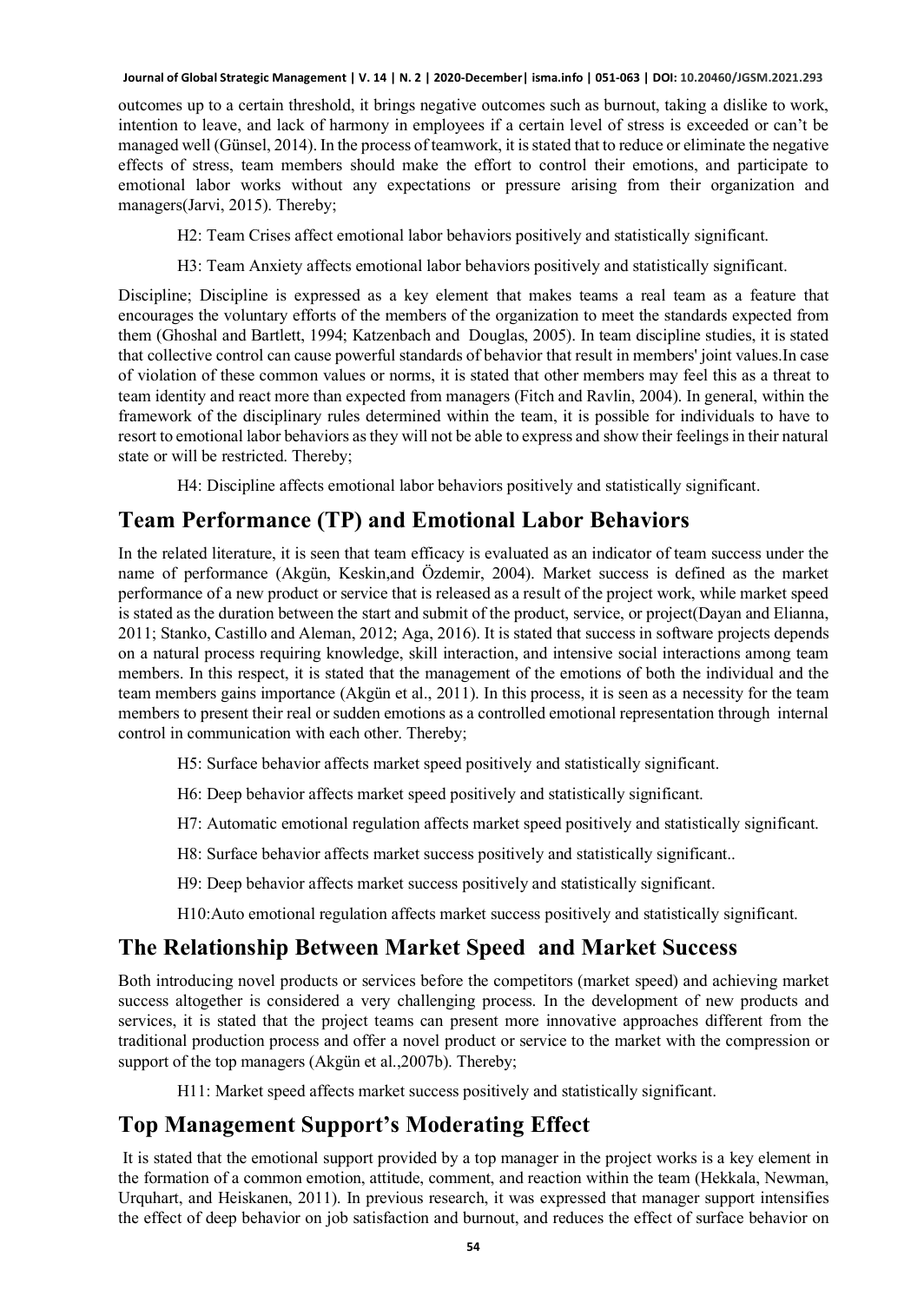them (Duke et al.2009; Grandey,2000; Chen, Su, Lam, Hu, Huo and Zheng, 2012; Roxana, 2013; Özbingöl, 2013; Peng, 2015). It is also stated that the case of top management support, the sense of crisis, and concern within the team positively affect the speed of learning, presentation to the market and new product success of the team (Akgün et al., 2007b). Thereby;

H12; H13; As top management support increases, the relationship between emotional labor behavior and market speed and market success increases.

#### **RESEARCH METHOD**

#### Research Model

Emotional labor is described as a cyclical discrepancy-monitoring and reduction process in which perceptions of emotional displays and display rules are continuously compared. Utilizing control theory as an organizing framework for emotional labor provides a widely accepted theoretical structure for explaining the causal mechanisms involved in the emotional labor process. The control theory is used to describe emotional labor in the broader context of job outputs and explain how positive and negative outcomes can result from the emotional labor process (Diefendorff and Gosserand,2003). Within the scope of this study, based on Edwards (1992) and Diefendorff and Gosserand's(2003)cybernetics or control theoretical model, it was proposed that emotional labor behaviors are related to team performance. The model was developed based on the assumption that emotional labor behaviours in the effective project teams in which have some important team structural antecedents can affect team performance. The model developed in line with the purpose of the research is shown in Figure 1.



**Figure 1**: Conceptual Research Model

### **Sampling Process and Data Collection Method**

This research, according to the 2013-2015 data of The Information and Communication Technologies Authority (ICTA) which has been operating in Turkey, was conducted with 25 private companies, which cover 93% in terms of market shares in the ICT sector and agreed to respond to the survey. The Survey was conducted with 291 questionnaires from 85 different projects by selecting the convenience sampling technique between May 2016 and January 2017. The questionnaire forms were delivered to the participants by hand or by e-mail. The participants in our study were consist of senior engineers (32%), project managers (5%), department managers (5%), engineers technicians (44%), director (1%), the owner (1%), and other titles (11%).

#### Measures

The survey was used for the data collection method and consists of two parts. Questions about the demographic information of the participants are included in the first part of the survey. In the second part of the questionnaire, questions related to emotional labor behaviors, team contextual antecedents, top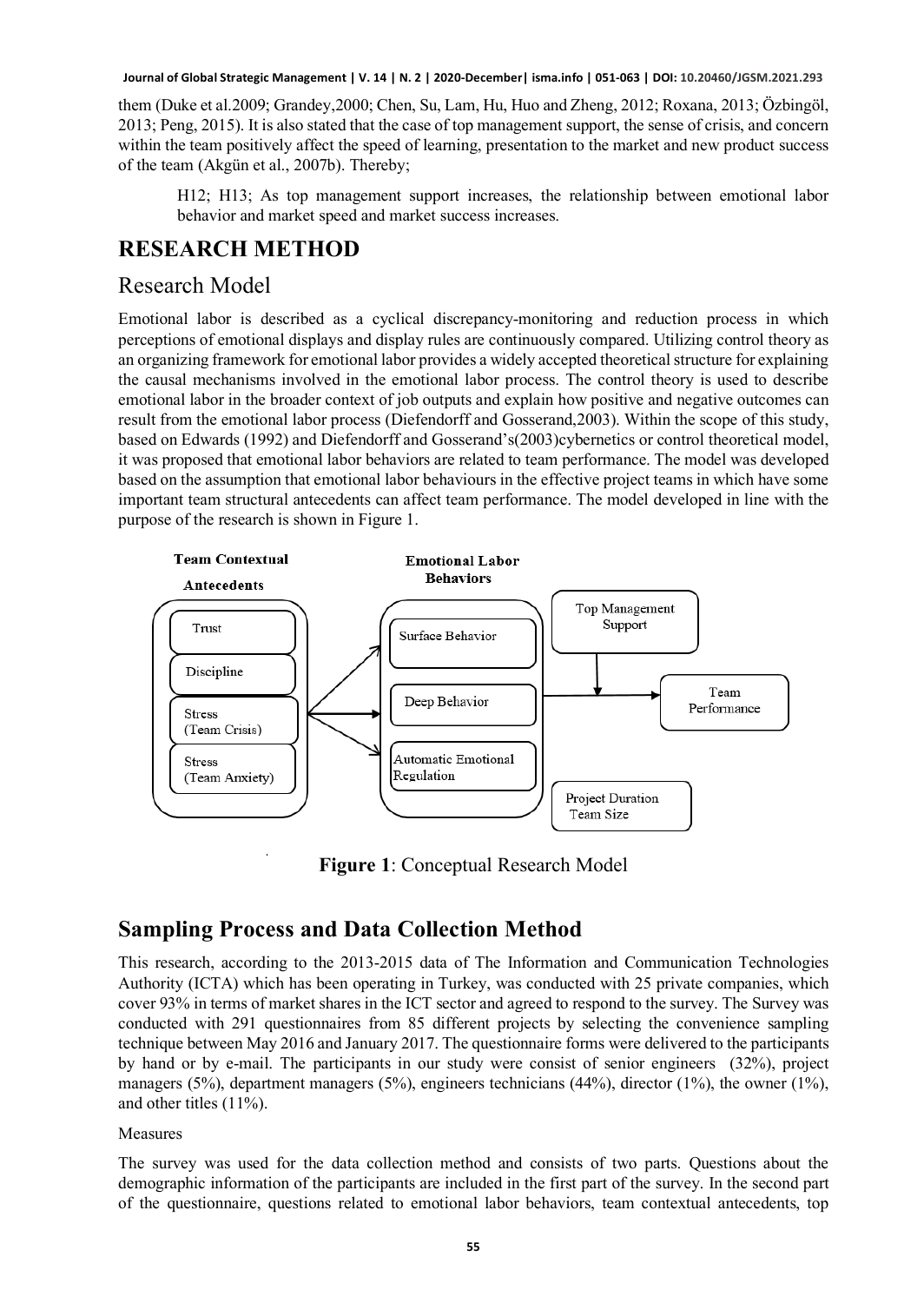management support, and team performance were included. A five-point Likert Type Rating scale ranged from 'strongly agree' (5) to 'strongly disagree' (1) was used throughout the measurement instruments.

Emotional Labor: The questions developed by Brotherdige and Lee (2003) were used for surface behaviors (5 items) and deep behaviors (5 items), which are the sub-dimensions of the emotional labor variance. The questions used in Wong, Ngo, and Wong (2006) and Çekmecelioğlu, Günsel, and Ulutaş (2012) for automatic emotional regulation (7 items) were adapted to the team level and included in the questionnaire. The scale has reported alpha reliability of , 88.

Team Contextual Antecedents: Park and Lee (2014); for trust(6 items), one of the structural antecedent related to effective project teams, Gibson and Birkinshaw (2002); for discipline variable(4 items), Akgün et al (2007); for team stress variable induced by team anxiety and crises(6 items) , were adapted to the team level. The scale has reported alpha reliability of, 84.

Top Management Support: The 5 items developed by Ghoshal and Bartlett (1994) and used by Gibson and Birkinshaw (2002) in the studies were used by adapting to the level of the team to measure the moderator role of top management support. The scale has reported alpha reliability of, 86.

Team Performance: For market speed and market success 17 items adapted from Akgün, Keskin, Byrne, and Imamoglu (2007)'s works were used. The scale has reported alpha reliability of 0,93. All dimensions were found to be above the acceptable Cronbach  $\alpha$  of 0,70.

Project Duration and Team Size: Project Duration as the logarithmic values of the measurements of passed time in months between the start of the project and the launch to the market of the product or service, and also Team Size as the logarithmic values of the actual number of people involved in project work, were accepted.

# **ANALYSES AND RESULTS**

Firstly, the items of the scales of the survey were subjected to exploratory factor analysis(EFA)with Statistical Package Program-SPSS 21.0. To test of construct validity of our research model, all variables were tested with factor analysis using principal component analysis with varimax rotation method for determining the factors structure and the results are presented in Table 1. Cronbach  $\alpha$  values for measurements were seen to ranged from 0.769 to 0.945 and exceeded the threshold of 0.70. Furthermore, the Kaiser-Meyer-Olkin test using for the adequacy level of the scales was found between KMO: 0,854 and 0,920 with up from threshold value of 0.70. Barlett's test ρ-sign(<0.1) were also seen to be 0,000 for all variables of our models. After the EFA analysis, it was figured out that confirmatory factor analysis(CFA) can be applied for feasibility of the scale. As shown in Table 1, all normalized pattern loadings were statistically significant ( $p<0.01$ ), so convergent validity was proved.

To calculate the reliability of the scale, Chronbach α, Composite Reliability (CR), and Average Variance Extracted (AVE) parameters were used. The scale was proved to have internal consistency as the reliability of each measurement was over 0.7 (Brown, 2006; Kline, 2011). Since Cronbach α and CR values seem to exceed the 0.7 threshold value as suggested by Nunnally and Bernstein (1994).As it is demonstrated in Table 1, it was observed that the measurement model maintained sufficient proof for internal consistency.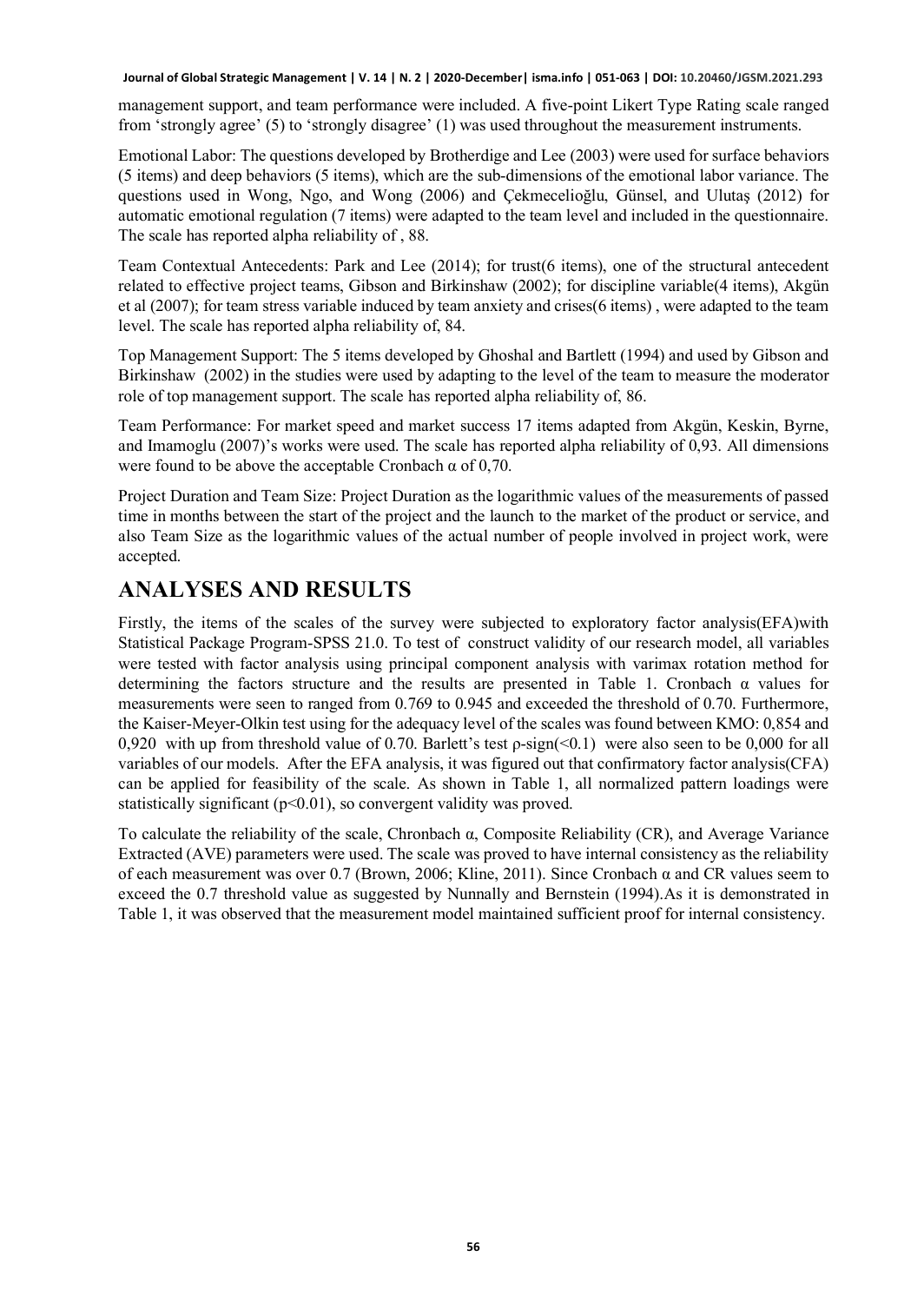#### **Table 1.**Factor Analysis Results

| <b>Variables</b>                                                                                                                                                | Factor<br>load. | Ind.<br>Wh. | Mean | Std. Dev | $Cr.\alpha$ | CR    | AVE   |
|-----------------------------------------------------------------------------------------------------------------------------------------------------------------|-----------------|-------------|------|----------|-------------|-------|-------|
| Trust(Team members)                                                                                                                                             |                 |             | 4,23 | 0,72     | 0,93        | 0,94  | 0,73  |
| were open and honest when they encountered a problem<br>during the project.                                                                                     | 0,808           | 0,181       |      |          |             |       |       |
| helped each other in making a critical decision during the<br>project                                                                                           | 0,89            | 0,195       |      |          |             |       |       |
| were always willing to help each other during the project.                                                                                                      | 0,891           | 0,184       |      |          |             |       |       |
| were always willing to help each other during the project.                                                                                                      | 0,841           | 0,191       |      |          |             |       |       |
| were completely reliable during the project.                                                                                                                    | 0,842           | 0,21        |      |          |             |       |       |
| always felt great confidence in the project.                                                                                                                    | 0,861           | 0,209       |      |          |             |       |       |
| <b>Discipline</b>                                                                                                                                               |                 |             | 3,19 | 0,9      | 0,7         | 0,83  | 0,61  |
| The project team was rewarded or penalized based on a<br>meticulous measurement of the performance of the project<br>objectives.                                | 0.811           | 0,532       |      |          |             |       |       |
| To improve performance in the project team, the members<br>were provided with feedback on performance evaluation<br>results.                                    | 0,669           | 0,333       |      |          |             |       |       |
| All members of the project team made efforts to<br>measure/take critical success factors.                                                                       | 0.829           | 0,417       |      |          |             |       |       |
| <b>Stress (Team Crises)Team Members</b>                                                                                                                         |                 |             | 3,96 | 0,74     | 0,83        | 0.9   | 0,75  |
| were aware that this project could help in overcoming a<br>crisis in the company or department.                                                                 | 0,873           | 0,381       |      |          |             |       |       |
| were aware that this project could help to reduce the crisis<br>caused by the environment (competitors, suppliers, and<br>legal regulations).                   | 0,877           | 0,393       |      |          |             |       |       |
| were aware that this project could help solve the crisis<br>caused by customers and potential users.                                                            | 0,849           | 0,381       |      |          |             |       |       |
| Stress (Team Anxiety) The Project Team                                                                                                                          |                 |             | 3,14 | 1,06     | 0,827       | 0,894 | 0,738 |
| While  was working on the successful launch of this<br>project, the company or department chief felt great<br>pressure.                                         | 0,857           | 0,421       |      |          |             |       |       |
| thought that if this project failed, their business would be at<br>risk.                                                                                        | 0,852           | 0,468       |      |          |             |       |       |
| generally felt great pressure to succeed in this project.                                                                                                       | 0,868           | 0,277       |      |          |             |       |       |
| Surface Behaviour(Team Members)                                                                                                                                 |                 |             | 3,19 | 0,9      | 0,823       | 0,874 | 0,584 |
| Although  were distressed and frustrated during the<br>project, team members were act to strive not to show to<br>each other.                                   | 0,731           | 0,235       |      |          |             |       |       |
| tried to exhibit the feelings they should reflect during the<br>project and the feelings they expected from them even if<br>they did not match the actual moods | 0,711           | 0,29        |      |          |             |       |       |
| made an effort not to show what their feeling to each other<br>in during the project.                                                                           | 0,718           | 0,202       |      |          |             |       |       |
| during the project to act in accordance with teamwork to<br>suppressed their real reactions.                                                                    | 0,826           | 0,257       |      |          |             |       |       |
| during the project to act in accordance with team work to<br>suppressed the their real reactions.                                                               | 0,834           | 0,318       |      |          |             |       |       |
| Deep Behaviour(Team Members)                                                                                                                                    |                 |             | 3,81 | 0,75     | 0,839       | 0,892 | 0,674 |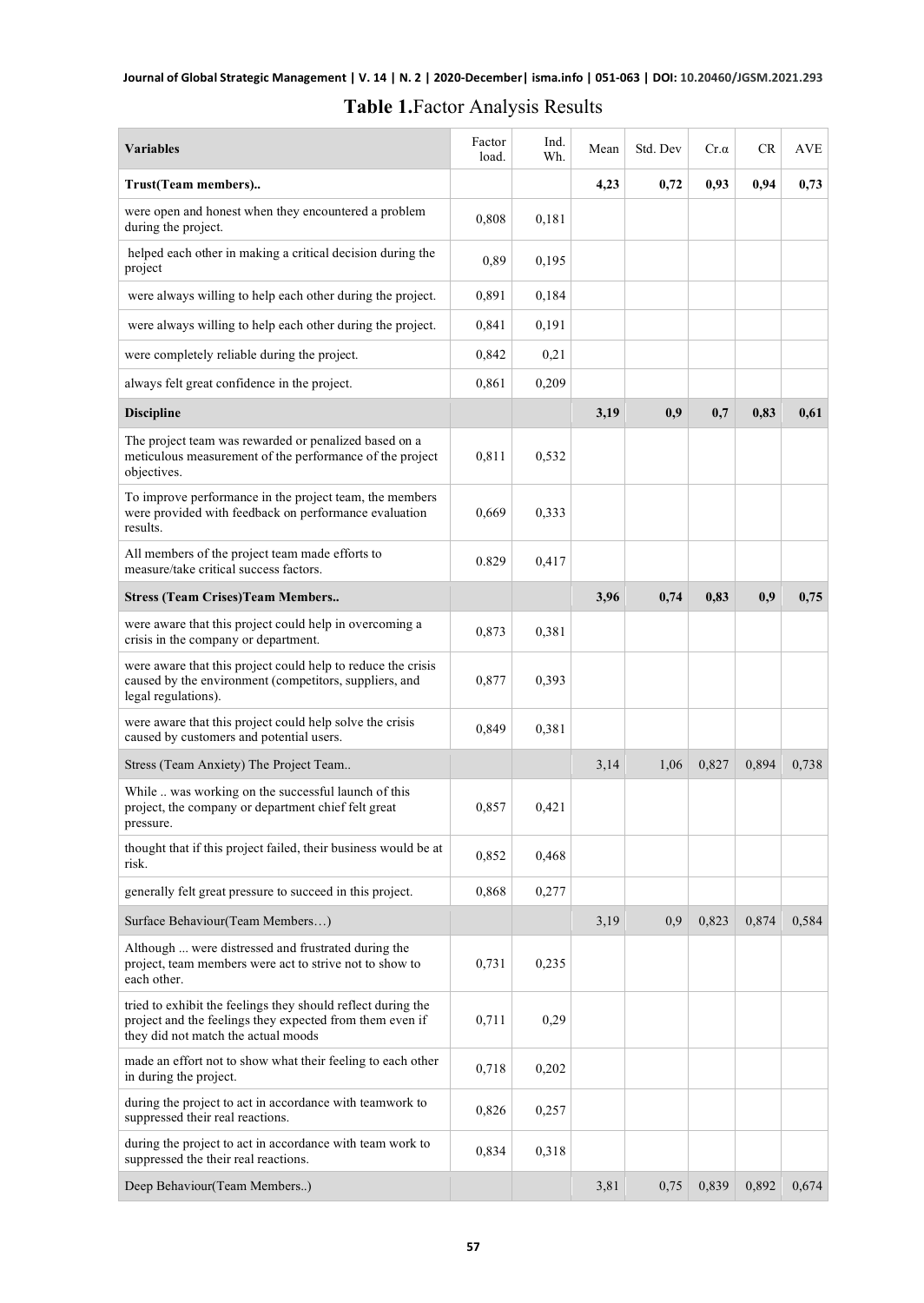| 0,754 | 0,212 |                |      |       |       |       |
|-------|-------|----------------|------|-------|-------|-------|
| 0,837 | 0,291 |                |      |       |       |       |
| 0,806 | 0,284 |                |      |       |       |       |
| 0,832 | 0,293 |                |      |       |       |       |
| 0,618 | 0,199 |                |      |       |       |       |
|       |       | 3,99           | 0,59 | 0,85  | 0,89  | 0,58  |
| 0,745 | 0,259 |                |      |       |       |       |
| 0,764 | 0,232 |                |      |       |       |       |
| 0,869 | 0,258 |                |      |       |       |       |
| 0,815 | 0,218 |                |      |       |       |       |
| 0,811 | 0,281 |                |      |       |       |       |
|       |       | 4,04           | 0,65 | 0,92  | 0,94  | 0,65  |
|       |       |                |      |       |       |       |
| 0,817 | 0,197 |                |      |       |       |       |
| 0,792 | 0,183 |                |      |       |       |       |
| 0,884 | 0,201 |                |      |       |       |       |
| 0,869 | 0,201 |                |      |       |       |       |
| 0,852 | 0,213 |                |      |       |       |       |
| 0,767 | 0,209 |                |      |       |       |       |
|       |       |                |      |       |       |       |
| 0.781 | 0.324 |                |      |       |       |       |
| 0,844 | 0,329 |                |      |       |       |       |
| 0,832 | 0,291 |                |      |       |       |       |
| 0.769 | 0,295 |                |      |       |       |       |
|       |       | 3,71           | 0,84 | 0.901 | 0.938 | 0,834 |
|       |       |                |      |       |       |       |
|       |       |                |      |       |       |       |
| 0,841 | 0,351 |                |      |       |       |       |
| 0,838 | 0,263 |                |      |       |       |       |
| 0,715 | 0,21  |                |      |       |       |       |
|       |       | 0,194<br>0,718 |      |       |       |       |

Note: Loadings shown are after oblique rotation and Kaiser normalization.Furthermore, discriminant validity is supported by two criteria in this study:

The AVE of each latent construct should be higher than the construct's highest squared correlation with any other latent construct (Fornell and Lacker, 1981).

An indicator's loading should be higher than all of its cross loadings (Hair et. al., 2011).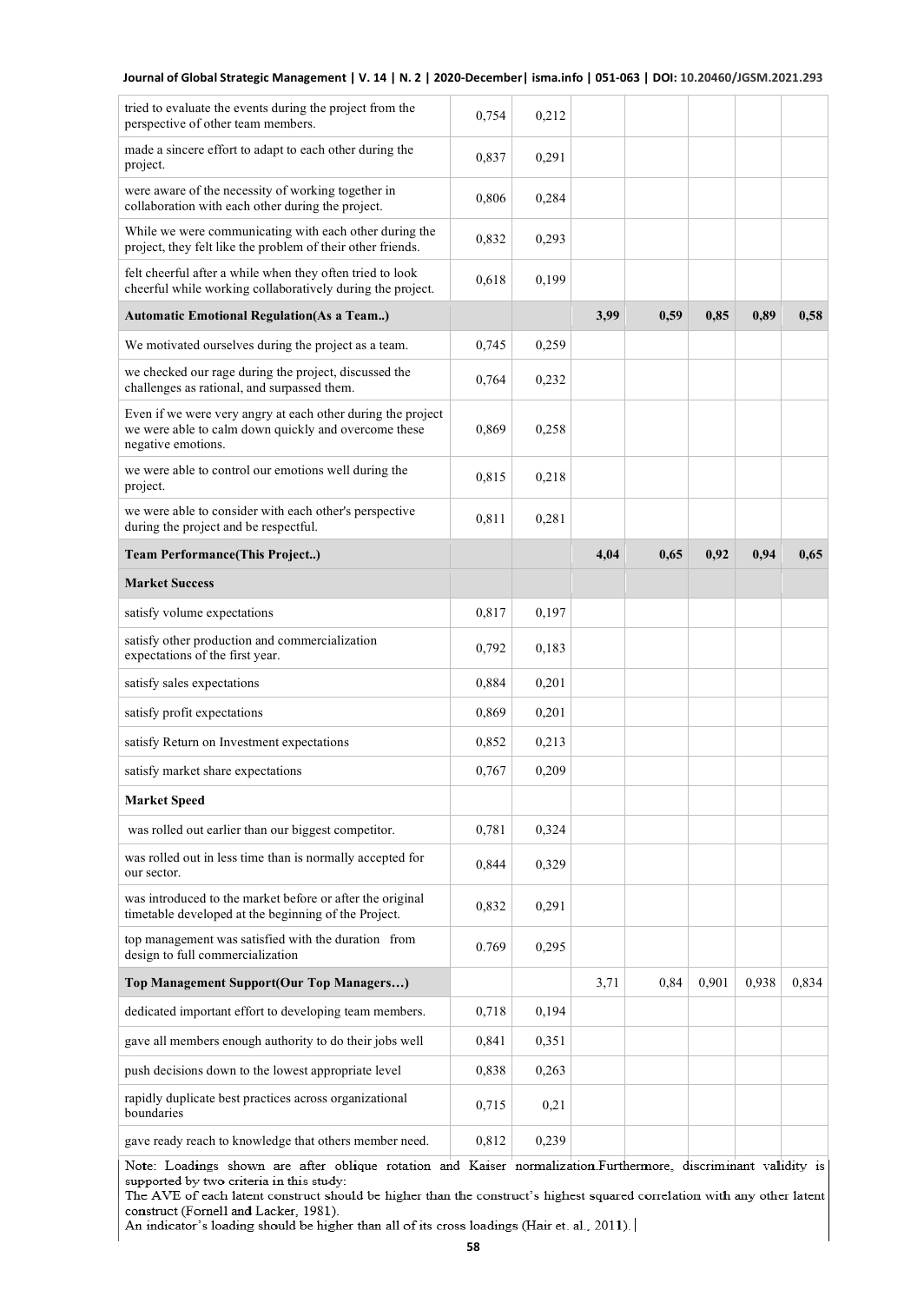Convergent validity was ascertained by the verification of factor analysis results displayed in Table 1,then each obvious variables were seen to load in relation to the related latent variables.It was seen that Convergent validity is also maintained because the average variance extracted (AVE) was higher than 0.5 (Hair, Anderson, Tatham, and Black,1998). Therefore, the measurements were subjected to CFA in the SEM and it was seen that all the remaining questions were loaded at a value exceeding 0.60 after deduction of 2 questions with a factor load less than 0.60. Then, the data were subjected to correlation analysis to test the discriminant validity of the measurements. It was seen that the correlation values between the pair of variables are lower than the square root of the AVE value as shown in Table 2. The Cronbach α reliability value of the discipline variable was 0.69. Because Gupta and Somers (1996) suggest that for a relatively newly developed scale, the threshold value can be taken as 0.60, it was accepted that our metrics meet the criteria of validity and reliability.

| Construct                   | 1         | $\overline{2}$ | 3         | 4         | 5         | 6         | $\overline{7}$ | 8         | $\boldsymbol{9}$ | 10 | 11 | 12 <sup>1</sup> |
|-----------------------------|-----------|----------------|-----------|-----------|-----------|-----------|----------------|-----------|------------------|----|----|-----------------|
|                             |           |                |           |           |           |           |                |           |                  |    |    |                 |
| 1.Trust                     |           |                |           |           |           |           |                |           |                  |    |    |                 |
| 2.Discipline                | $0.438**$ |                |           |           |           |           |                |           |                  |    |    |                 |
| 3. Team Cris.               | $0.611**$ | $0.350**$      |           |           |           |           |                |           |                  |    |    |                 |
| 4. Team Anx.                | $-0.188$  | $-0,113$       | 0,01      |           |           |           |                |           |                  |    |    |                 |
| 5. Surface Beh.             | 0.002     | 0.076          | $0.273**$ | $0.363**$ |           |           |                |           |                  |    |    |                 |
| 6.Deep Beh.                 | $0.678**$ | $0.442**$      | $0.650**$ | $-0.095$  | $0.230**$ |           |                |           |                  |    |    |                 |
| 7.Auto.Em.R.                | $0.581**$ | $0.373**$      | 0.607     | $-0.046$  | $0.290**$ | $0.741**$ |                |           |                  |    |    |                 |
| 8. Speed to Market          | $0.529**$ | $0.337**$      | $0.610**$ | 0,034     | 0,13      | $0.498**$ | $0.481**$      |           |                  |    |    |                 |
| <b>9. Market Success</b>    | $0.294*$  | 0,055          | $0.479**$ | 0,187     | $0.322**$ | $0.382**$ | $0.380**$      | $0.599**$ |                  |    |    |                 |
| 10.Top Man.Sup.             | $0.574**$ | $0.534**$      | $0.417**$ | $0,211**$ | $-0.038$  | $0.480**$ | $0.420**$      | $0.358**$ | 0.189            |    |    |                 |
| 11.Team Size                | 0.076     | $-0,021$       | 0,142     | $-0.099$  |           | 0,131     | 0,183          | 0.019     | $-0$             |    |    | $0.292*$        |
| <b>12. Project Duration</b> | $-0.056$  | 0,052          |           |           |           | $-0.096$  | $-0,107$       | $-0.076$  | 0,006            |    |    |                 |

**Table 2.** Correlations among latent variables with sq. rts of AVEs

 $*p<0.05, **p<0.01$ 

Note: Square roots of average variances extracted (AVEs) shown on diagonal

In this study, PLS-Smart 3.0 statistical package program within the Structural Equation Model (SEM) approach, was used to make survey-related measurements and to compute the structural parameters. According to the results obtained using the Smart PLS program, that team structural antecedents in the model explain 16% of the change in surface behavior  $(R2 = 0.16)$ , 54% of the change in deep behavior and 43% of the change in automatic emotional regulation. The structural antecedents, control variables and emotional labor behaviors presented in the model explain a 23% change in-market speed and 41% change in-market success.

### **FINDINGS**

According to the results of the hypothesis analyses, it was found that trust has a positive relationship with deep behavior (β:0,376,  $p<0,001$ ), thus H1 was partly supported. It was seen that there was positive relationship between team crisis and surface behavior (β:0,352,  $\rho$ <0,001), deep behavior(β:0,341,  $\rho$ <0,001) and Automatic Emotional Regulation ( $\beta$ :0,352,  $\rho$ <0,001). Therefore H2 was supported. But team anxiety was only a positive relationship with the surface behavior ( $\beta$ :0,331,  $\rho$ <0,001), therefore H3 is partly supported. Besides, there wasn't a relationship between discipline and emotional labor behaviors, therefore H4 is not supported. Interestingly, there were no relationships between emotional labor behaviors and team performance. Therefore, H5, H6, H7, H8, H9, H10 were not supported. However, there was a positive relationship between market speed and market success (β:0,534,  $ρ<0,001$ ), therefore H11 was supported. Finally, because there was a moderating effect of the top management support between surface behavior and market speed  $(\beta:0,192, \rho<0,1)$ , H13 was partly supported.

# **CONCLUSION**

As the first antecedent regarding the structural context, trust has a positive and statically significant effect on deep behavior and automatic emotional regulation, which are two of the dimensions of emotional labor. In other words, as trust increases in a teammate, deep behavior and automatic emotional regulation behaviors which exhibited by members also increase (Barczak et al.,2010; Geng et al., 2013; Al-Rais,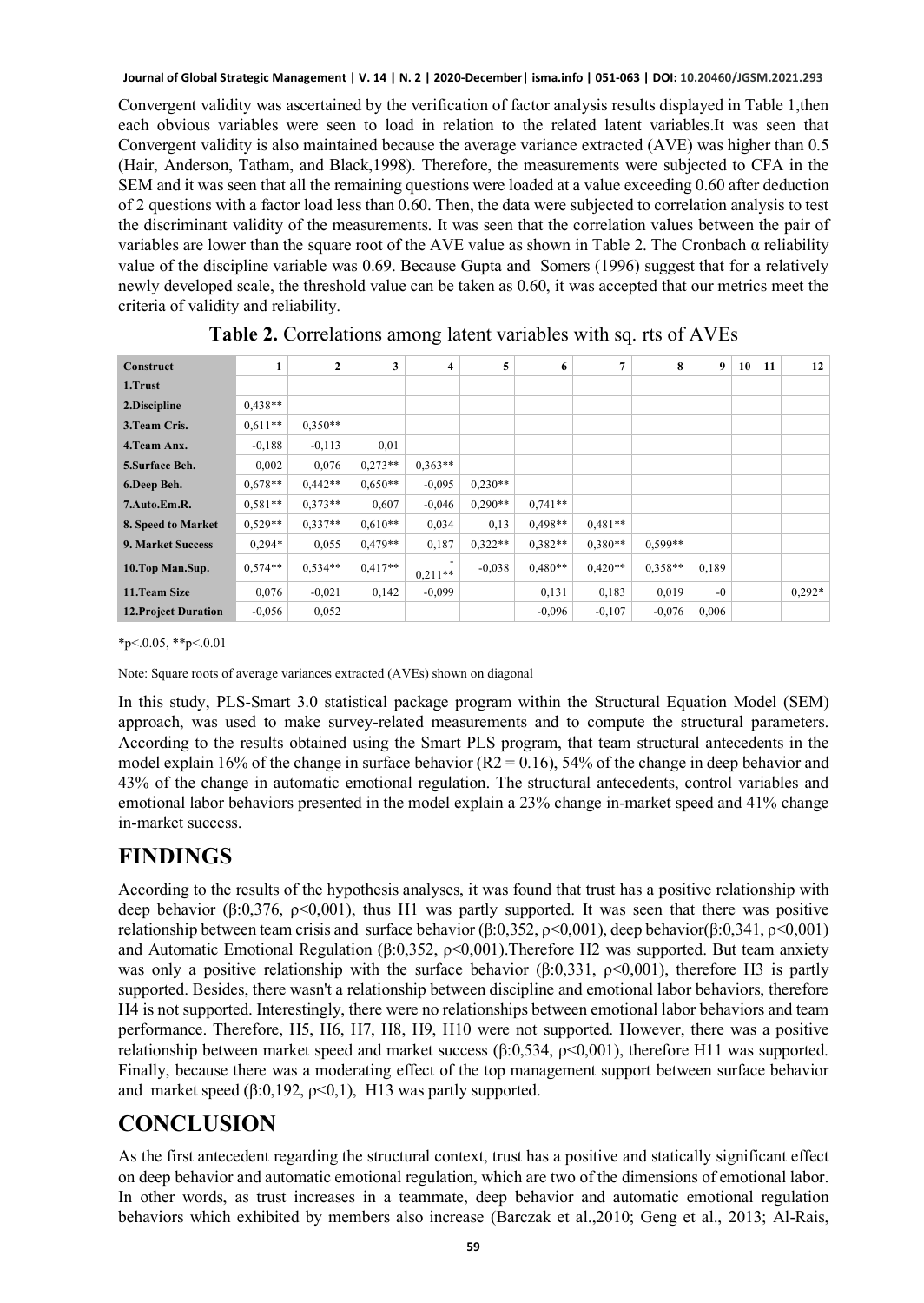2011). It is understood that the feeling of trust of the project team members towards the other members and the management will make it easier for the members to internalizing the emotions which they don't feel and adopt them as their own. Findings for team stress in this study as the second structural antecedent, in parallel with the studies of Dyne, Jehn and Cummings (2002), Zahavy and Freund(2007), Liu et al.(2008), and Jarvi(2015), team crisis has positive and significant effects on all emotional labor dimensions. Team anxiety, the second sub-dimension of stress, has positive and significant effects only on surface behavior.

One of the interesting results of this study is that, as the third structural antecedent, the discipline involved in this study, unlike Ghoshal and Barlett(1994) and Manz(2009), did not have an affect on emotional labor behaviors. This situation may be to the fact that the need for ICT projects to be conducted according to specific project management processes by its nature and team members have at least an associate degree and have above average cognitive intelligence and competencies, the organization does not need to introduce additional disciplinary rules. Another interesting finding of this study,emotional labor behaviors don't have any clear effect on team performance (market success and the market speed ) in project teams. However, the findings showed that the moderating effect of top management support on the relationship between only surface behavior and market success.

Especially in the ICT sector, it is understood that the launching of new products and services earlier than a competitors contributes to the expected market success of the new product or service. This result is parallel to the results of Akgün et al.(2007b). According to the findings, it is seen that top management support doesn't affect the relationship between emotional labor behaviors and market speed. However, the findings reveal that the relationship between surface behavior and market success increases as top management support increases. It is understood that the relationship between stress and market success which is explained by Collins, Jordan, Lawrence, and Troth(2015);Dyne et al. (2002); Akgün et al.(2007b) provides with team anxiety-surface behavior-market success relationship. In this respect, this finding is in parallel with the related literature.

The generalizability of these results is subject to certain limitations. Firstly, In this study, located in Turkey's ICT sector and the companies operating in Ankara and Istanbul were discussed. For generalizability, it is recommended that the current research model should be tested in different cultural contexts and sectors. Additionally, increasing the sample size would be crucial for the generalizability of the results. This study focuses only on the results of emotional labor behaviors under the influence of some team structural antecedents. Besides, similar studies can be performed with other emotional labor behavior, if any, such as emotional diversity in the literature. Future researchers may evaluate the consequences of emotional labor behaviors that relate to organizational culture, leadership types, and organizational climate.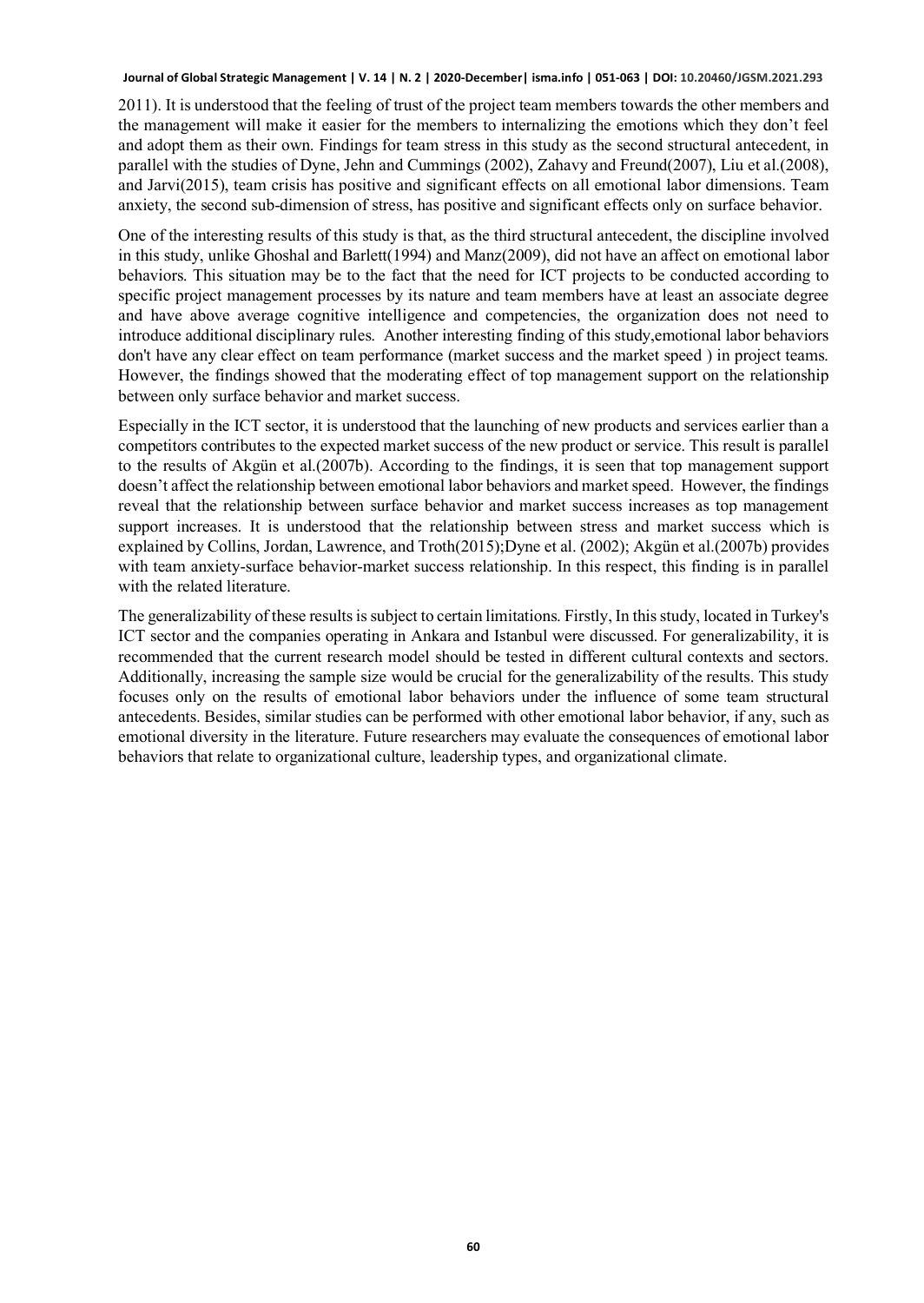#### **REFERENCES**

Aga, D. A. (2016), Factors affecting the success of development projects: A behavioral perspective (No. 867ae95e-d53d-4a68-ad46-62cb80597f4e). Tilburg University, School of Economics and Management.

Akgün, A. E., Keskin, H. and Özdemir, M. (2010), Geçici (Ephemeral) Takımlarda Amacın Açıklığı, Hızlı Bilgi Yayılımı ve Takım Performans Arasındaki iİişkiler. Atatürk Üniversitesi İktisadi ve İdari Bilimler Dergisi, 18(3-4).

Akgün, A. E., Byrne, J. C., Lynn, G. S. and Keskin, H. (2007), Team stressors, management support, and project and process outcomes in new product development projects. Technovation, 27(10), 628-639.

Akgün, A. E., Keskin, H., Byrne, J. and Imamoglu, S. Z. (2007), Antecedents and consequences of team potency in software development projects. Information & Management, 44(7), 646-656.

Akgün, A. E., Keskin, H., Byrne, J. C. and Gunsel, A. (2011), Antecedents and results of emotional capability in software development project teams. Journal of Product Innovation Management, 28(6), 957- 973.

Al Rais, M. M. (2011), The Effect of Geographic Dispersion, Language Differences, and Planning Effectiveness on Communication and Project Effectiveness: A Case Study from a Multinational Environment in the UAE (Doctoral dissertation). The British University in Dubai (BUiD)).

Ashfort,B.E.and Humprey,R.H.(1993), Emotional Labor in service roles: the influence of identity, Academy and Management Journal, 18 1993, 88-115.

Barczak, G., Lassk, F. and Mulki, J. (2010), Antecedents of team creativity: An examination of team emotional intelligence, team trust and collaborative culture. Creativity and innovation management, 19(4), 332-345.

Brotheridge, C. M. and Lee, R. T. (2003), Development and validation of the emotional labor scale. Journal of Occupational and Organizational Psychology, 76(3), 365-379.Brown, T. A. (2006). Confirmatory Factor Analysis for Applied Research.Guilford Press, New York

Çekmecelioğlu, H. G., Günsel, A., and Ulutaş, T. (2012), Effects of emotional intelligence on job satisfaction: An empirical study on call center employees. Procedia-Social and Behavioral Sciences, 58, 363-369.

Çelikyay,M.(2019), Duygusal Emek Kavramı,Öncülleri ve Sonuçları:Proje Takımları Üzerinde Bir Araştırma(Doctoral dissertation).Gebze Technical University,Institute of Social Sciences.Doctoral Thesis.https://tez.yok.gov.tr/UlusalTezMerkezi/tezSorguSonucYeni.jsp,Thesis no:54472

Chen, Z., Sun, H., Lam, W., Hu, Q., Huo, Y. and Zhong, J. A. (2012), Chinese hotel employees in the smiling masks: Roles of job satisfaction, burnout, and supervisory support in relationships between emotional labor and performance. The International Journal of Human Resource Management, 23(4), 826- 845.

Chollet, B., Brion, S., Chauvet, V., Mothe, C. and Géraudel, M. (2012), NPD projects in search of top management support: The role of team leader social capital.  $M(\hat{\omega})$  n $(\hat{\omega})$  gement, 15(1), 44-75.

Collins, A. L., Jordan, P. J., Lawrence, S. A. And Troth, A. C. (2016),Positive affective tone and team performance: The moderating role of collective emotional skills. Cognition and Emotion, 30(1), 167-182.

Dayan, M. and Elbanna, S. (2011), Antecedents of team intuition and its impact on the success of new product development projects. Journal of Product Innovation Management, 28(s1), 159-174.

Diefendorff, J. M.and Gosserand, R. H. (2003), Understanding the emotional labor process: A control theory perspective. Journal of Organizational Behavior, 24, 945–959. http://dx.doi.org/10.1002/job.230.

Duke, A. B., Goodman, J. M., Treadway, D. C. and Breland, J. W. (2009), Perceived organizational support as a moderator of emotional labor/outcomes relationships. Journal of Applied Social Psychology, 39(5), 1013-1034.

Dyne, L., Jehn, K. A. and Cummings, A. (2002),Differential effects of strain on two forms of work performance: Individual employee sales and creativity. Journal of Organizational Behavior, 23(1), 57-74.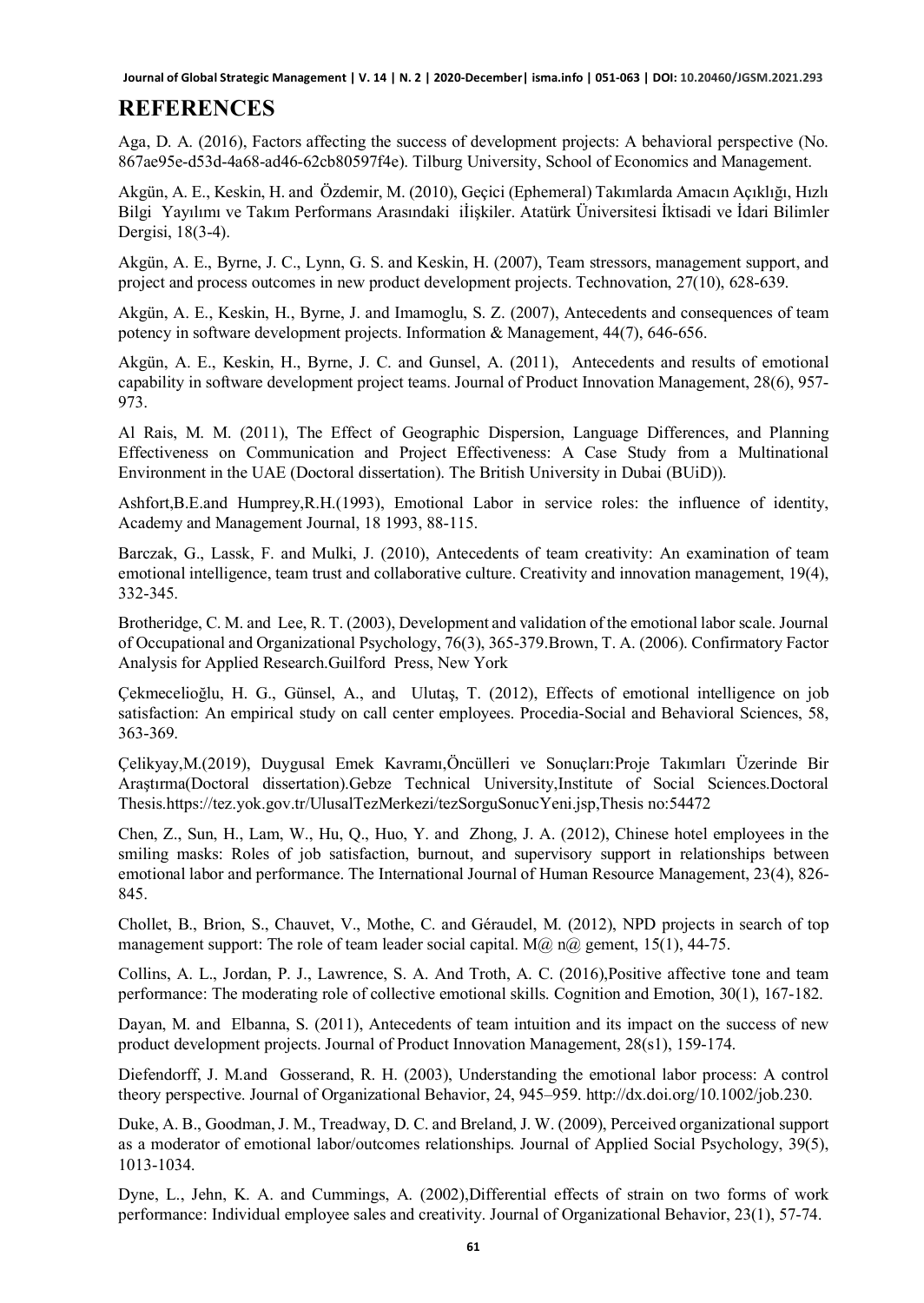Edwards, J. R. (1992), A cybernetic theory of stress, coping, and well-being in organizations.The Academy of Management Review, 17, 238–274.

Ernst, H.(2002),Success factors of new product development: a review of the empirical literature. International Journal of Management Reviews, 4(1), 1-40

Fitch, J. L. and Ravlin, E. C. (2004), Team-based discipline: a theoretical framework. Team Performance Management: An International Journal.

Geng, Z., Liu, C., Liu, X. and Feng, J. (2014),The effects of emotional labor on frontline employee creativity. International Journal of Contemporary Hospitality Management.

Ghoshal, S. and Bartlett, C. A.(1994), Linking organizational context and managerial action: The dimensions of quality of management. Strategic management journal, 15(S2), 91-112.

Gibson, C. B. and Birkinshaw, J. (2002),Contextual determinants of organizational ambidexterity. Centre for Effective Organisations, Marshall School of Business, University of South California, Los Angeles. Retrieved February 2, 2015.

Grama, B. and Botone, D. (2009), The Role of Emotions In Organizational Behaviour, Annals of the University of Petroşani, Economics, 9(3), 2009, 315-320.

Grandey, A.(1998),Emotional labour. A concept and its correlates.Paper presented at the First Conference on Emotions in Organizational Life, San Diego, CA.

Grandey, A.A.(1999),The Effects of Emotional Labor: Employee Attitudes, Stress, and Performance.(Doctoral Dissertation).Colorado State University, Colorado

Grandey, A. A. (2000), Emotion Regulation in the Workplace: A New Way to Conceptualize Emotional Labor.Journal of Occupational Health Psychology, 5, 2000. 95-110

Gupta, Y. P. and Somers, T. M. (1996), Business strategy, manufacturing flexibility and organizational performance relationships: a path analysis approach. Production and Operations Management, 5(3), 204- 233

Günsel A.(2008), Yeni Ürün Geliştirme Takımlarında Duygusal Yeteneği Etkileyen Faktörler ve Bunun Proje Performansına Etkileri(Doctoral dissertation). Gebze Institute of Technology, Institute of Social Sciences

Günsel, A. (2014), The Effects Of Emotional Labor On Software Quality: The Moderating Role of Project Complexity. Journal Of Global Strategic Management,16, 2014, December.

Hair, J. F., Black, W. C., Babin, B. J., Anderson, R. E. and Tatham, R. L. (1998), Multivariate data analysis (Vol. 5, No. 3, pp. 207-219). Upper Saddle River, NJ: Prentice hall

Hekkala, R., Newman, M., Urquhart, C. and Heiskanen, A. (2011, January), Emotions in leadership in an IOIS project. In 2011 44th Hawaii International Conference on System Sciences (pp. 1-10). IEEE.

Hochschild, A. R.(1983), The Managed Heart: Commercialization of Human Feeling.Berkeley: University of California Press.

Jarvi, P.A.(2015), Emotion Regulation Methods of Finnish IT Leaders. Faculty of Social Sciences, Norwegian School of Hotel Management.

Katzenbach, J. R. and Smith, D. K. (2005),The discipline of teams. Harvard business review, 83(7), 162.

Kline, R. B.(2011), Principles and Practice of Structural Equation Modeling' 3rd ed. Guilford Press, New York.

Liu, Y., Prati, L. M., Perrewe, P. L. and Ferris, G. R. (2008), The relationship between emotional resources and emotional labor: An exploratory study. Journal of Applied Social Psychology, 38(10), 2410-2439.

Liu, J., Liu, X. and Zeng, X. (2011), Does transactional leadership count for team innovativeness?. Journal of Organizational Change Management.

Mann, S.(2006), Expectations of emotional display in the workplace.Leadership &Organizational Development Journal, 28(6):552-570.